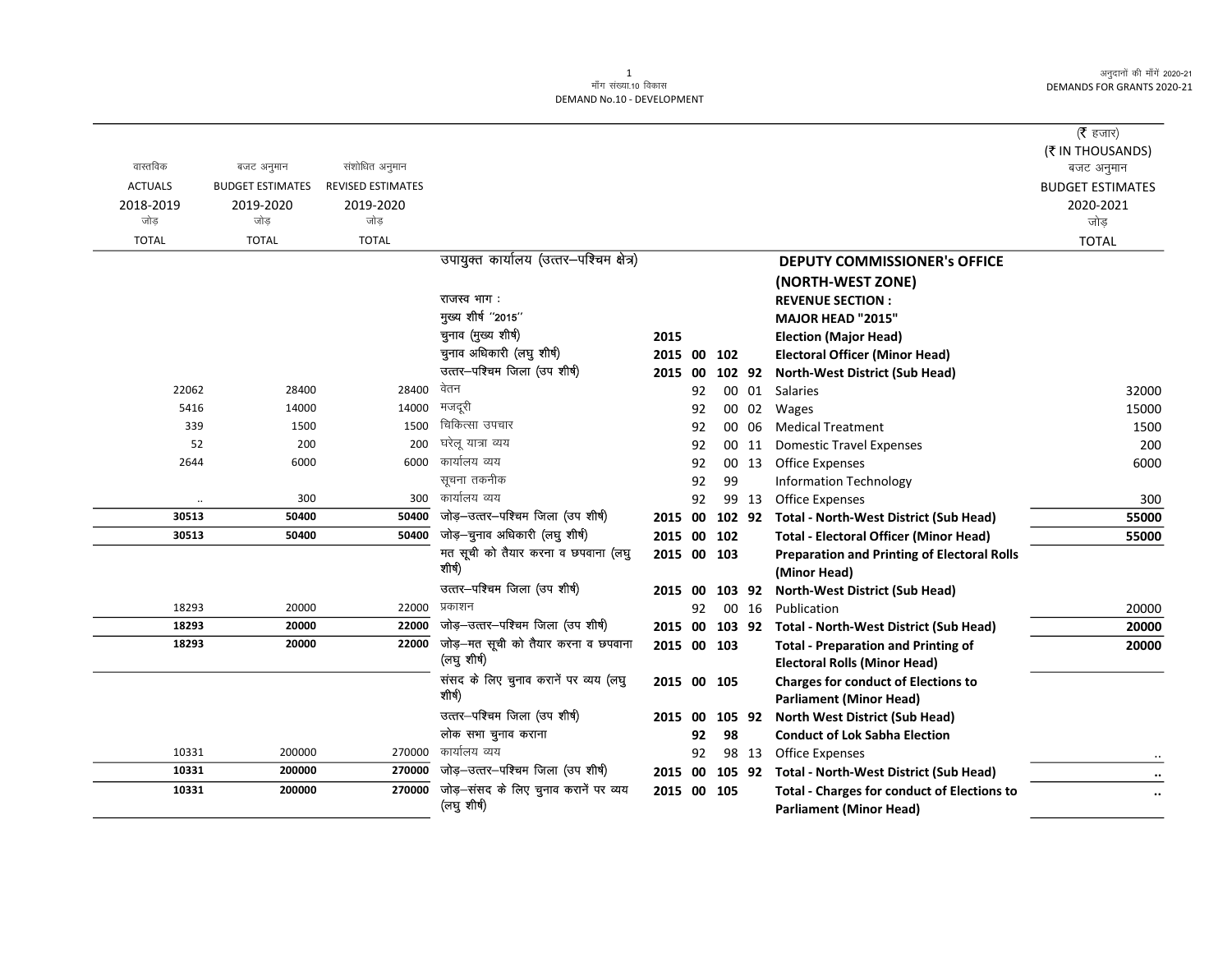|                      |                         |                          |                                                    |             |    |        |       |                                                    | ( <b>रै</b> हजार)       |
|----------------------|-------------------------|--------------------------|----------------------------------------------------|-------------|----|--------|-------|----------------------------------------------------|-------------------------|
|                      |                         |                          |                                                    |             |    |        |       |                                                    | (そ IN THOUSANDS)        |
| वास्तविक             | बजट अनुमान              | संशोधित अनुमान           |                                                    |             |    |        |       |                                                    | बजट अनुमान              |
| <b>ACTUALS</b>       | <b>BUDGET ESTIMATES</b> | <b>REVISED ESTIMATES</b> |                                                    |             |    |        |       |                                                    | <b>BUDGET ESTIMATES</b> |
| 2018-2019            | 2019-2020               | 2019-2020                |                                                    |             |    |        |       |                                                    | 2020-2021               |
| जोड                  | जोड                     | जोड                      |                                                    |             |    |        |       |                                                    | जोड़                    |
| <b>TOTAL</b>         | <b>TOTAL</b>            | <b>TOTAL</b>             |                                                    |             |    |        |       |                                                    | <b>TOTAL</b>            |
|                      |                         |                          | राज्य/संघ क्षेत्र के विधान मंडलों के चुनाव         | 2015 00 106 |    |        |       | <b>Charges for conduct of Elections to</b>         |                         |
|                      |                         |                          | कराने पर प्रभार (लघु शीर्ष)                        |             |    |        |       | <b>State/UT Legislature (Minor Head)</b>           |                         |
|                      |                         |                          | उत्तर-पश्चिम जिला (उप शीर्ष)                       | 2015 00     |    | 106 95 |       | <b>North-West District (Sub Head)</b>              |                         |
|                      |                         |                          | चुनावों पर व्यय                                    |             | 95 | 98     |       | <b>Expenses on Election</b>                        |                         |
| $\ddotsc$            | 150000                  | 115000                   | कार्यालय व्यय                                      |             | 95 |        | 98 13 | Office Expenses                                    |                         |
| $\ldots$             | 150000                  | 115000                   | जोड़-उत्तर-पश्चिम जिला (उप शीर्ष)                  | 2015 00     |    |        |       | 106 95 Total - North-West District (Sub Head)      |                         |
| $\ddot{\phantom{a}}$ | 150000                  |                          | $115000$ जोड़-राज्य/संघ क्षेत्र के विधान मंडलों के | 2015 00 106 |    |        |       | <b>Total - Charges for conduct of Elections to</b> |                         |
|                      |                         |                          | चुनाव कराने पर प्रभार (लघु शीर्ष)                  |             |    |        |       | <b>State/UT Legislature (Minor Head)</b>           |                         |
|                      |                         |                          | मतदाताओं को पहचान पत्र जारी करना                   | 2015 00 108 |    |        |       | Issue of Identity Cards to voters (Minor           |                         |
|                      |                         |                          | (लघु शीर्ष)                                        |             |    |        |       | Head)                                              |                         |
|                      |                         |                          | उत्तर-पश्चिम क्षेत्र (उप शीर्ष)                    | 2015 00     |    | 108 96 |       | <b>North-West District (Sub Head)</b>              |                         |
| 5881                 | 5000                    | 5000                     | कार्यालय व्यय                                      |             | 96 |        | 00 13 | <b>Office Expenses</b>                             | 5000                    |
| 2931                 | 3000                    | 3000                     | अन्य प्रभार                                        |             | 96 |        | 00 50 | <b>Other Charges</b>                               | 3000                    |
| 8812                 | 8000                    | 8000                     | जोड़-उत्तर-पश्चिम क्षेत्र (उप शीर्ष)               | 2015 00     |    |        |       | 108 96 Total - North-West District (Sub Head)      | 8000                    |
| 8812                 | 8000                    | 8000                     | जोड़-मतदाताओं को पहचान पत्र जारी                   | 2015 00 108 |    |        |       | Total - Issue of Identity Cards to voters          | 8000                    |
|                      |                         |                          | करना (लघु शीर्ष)                                   |             |    |        |       | (Minor Head)                                       |                         |
| 67949                | 428400                  | 465400                   | जोड़-मुख्य शीर्ष "2015"                            | 2015        |    |        |       | <b>TOTAL - MAJOR HEAD"2015"</b>                    | 83000                   |
|                      |                         |                          | मुख्य शीर्ष "2029"                                 |             |    |        |       | <b>MAJOR HEAD "2029"</b>                           |                         |
|                      |                         |                          | भूमि राजस्व (मुख्य शीर्ष)                          | 2029        |    |        |       | Land Revenue (Major Head)                          |                         |
|                      |                         |                          | भूमि अभिलेख (लघु शीर्ष)                            | 2029 00 103 |    |        |       | Land Records (Minor Head)                          |                         |
|                      |                         |                          | उत्तर-पश्चिम क्षेत्र (उप शीर्ष)                    | 2029 00     |    | 103 90 |       | North West Zone (Sub Head)                         |                         |
| 1149                 | 7000                    | 2200                     | वेतन                                               |             | 90 |        | 00 01 | Salaries                                           | 4500                    |
| $\ddotsc$            | 300                     | 100                      | चिकित्सा उपचार                                     |             | 90 |        | 00 06 | <b>Medical Treatment</b>                           | 300                     |
| 1149                 | 7300                    | 2300                     | जोड़-उत्तर-पश्चिम क्षेत्र (उप शीर्ष)               | 2029 00     |    |        |       | 103 90 Total - North West Zone (Sub Head)          | 4800                    |
| 1149                 | 7300                    | 2300                     | जोड़—भूमि अभिलेख (लघु शीर्ष)                       | 2029 00     |    | 103    |       | <b>Total - Land Records (Minor Head)</b>           | 4800                    |
|                      |                         |                          | अन्य व्यय (लघु शीर्ष)                              | 2029 00     |    | 800    |       | <b>Other Expenditure (Minor Head)</b>              |                         |
|                      |                         |                          | उत्तर-पश्चिम क्षेत्र (उप शीर्ष)                    | 2029 00     |    |        |       | 800 92 North West Zone (Sub Head)                  |                         |
|                      |                         |                          | चकबन्दी योजना                                      |             | 92 | 98     |       | <b>Consolidation of holding Schemes</b>            |                         |
| 13548                | 22000                   | 15000                    | वेतन                                               |             | 92 |        |       | 98 01 Salaries                                     | 22000                   |
| 11                   | 300                     | 100                      | चिकित्सा उपचार                                     |             | 92 |        | 98 06 | <b>Medical Treatment</b>                           | 300                     |
| 13559                | 22300                   | 15100                    | जोड़-उत्तर-पश्चिम क्षेत्र (उप शीर्ष)               | 2029 00     |    |        |       | 800 92 Total - North West Zone (Sub Head)          | 22300                   |
|                      |                         |                          |                                                    |             |    |        |       |                                                    |                         |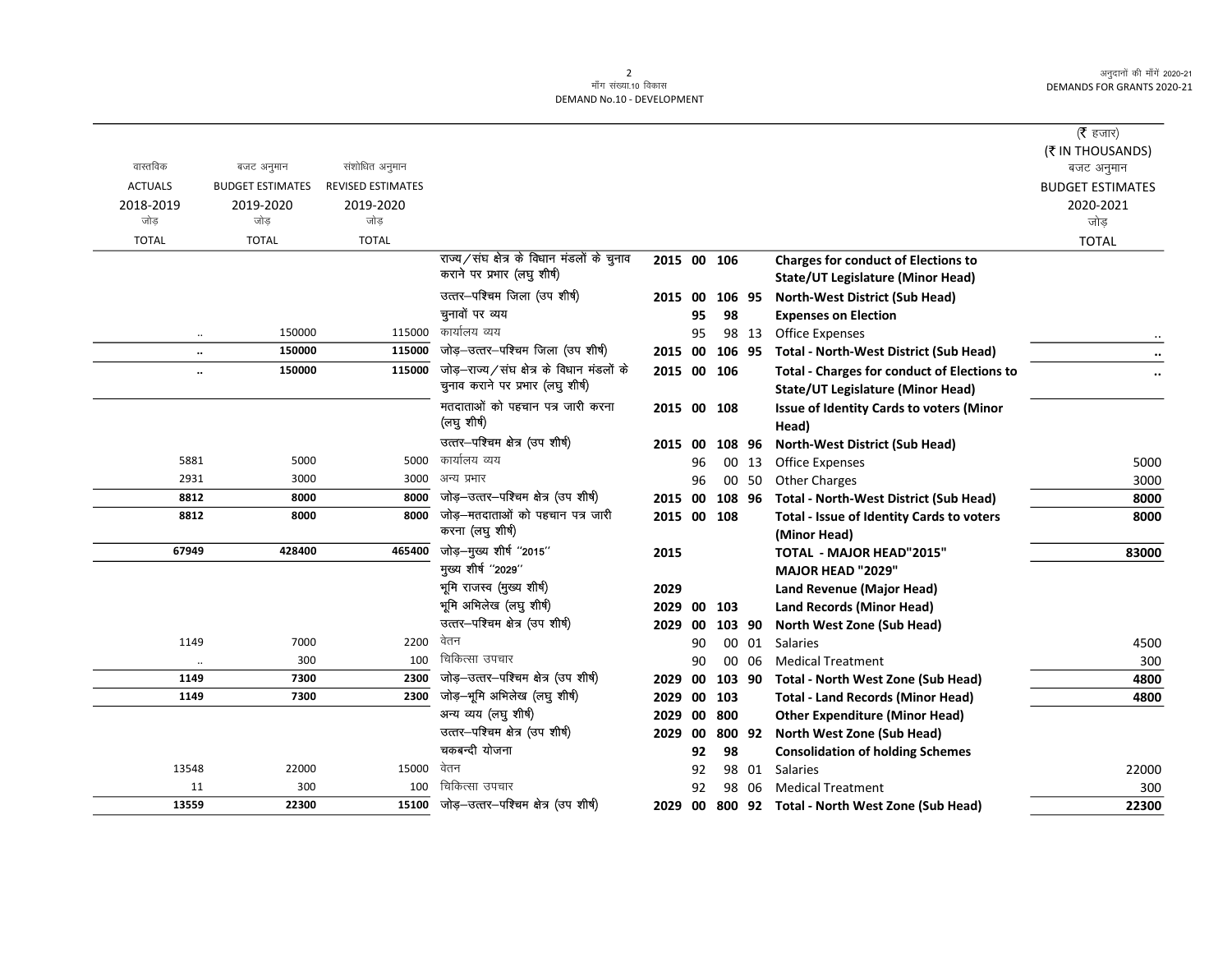|                |                         |                          |                                      |                |    |        |       |                                                   | ( $\bar{\tau}$ हजार)<br>(₹ IN THOUSANDS) |
|----------------|-------------------------|--------------------------|--------------------------------------|----------------|----|--------|-------|---------------------------------------------------|------------------------------------------|
| वास्तविक       | बजट अनुमान              | संशोधित अनुमान           |                                      |                |    |        |       |                                                   | बजट अनुमान                               |
| <b>ACTUALS</b> | <b>BUDGET ESTIMATES</b> | <b>REVISED ESTIMATES</b> |                                      |                |    |        |       |                                                   | <b>BUDGET ESTIMATES</b>                  |
| 2018-2019      | 2019-2020               | 2019-2020                |                                      |                |    |        |       |                                                   | 2020-2021                                |
| जोड            | जोड                     | जोड                      |                                      |                |    |        |       |                                                   | जोड                                      |
| <b>TOTAL</b>   | <b>TOTAL</b>            | <b>TOTAL</b>             |                                      |                |    |        |       |                                                   | <b>TOTAL</b>                             |
| 13559          | 22300                   | 15100                    | जोड़–अन्य व्यय (लघु शीर्ष)           | 2029           |    | 00 800 |       | <b>Total - Other Expenditure (Minor Head)</b>     | 22300                                    |
| 14708          | 29600                   | 17400                    | जोड़–मुख्य शीर्ष "2029"              | 2029           |    |        |       | <b>TOTAL - MAJOR HEAD"2029"</b>                   | 27100                                    |
|                |                         |                          | मुख्य शीर्ष "2030"                   |                |    |        |       | <b>MAJOR HEAD "2030"</b>                          |                                          |
|                |                         |                          | स्टाम्प और पंजीकरण (मुख्य शीर्ष)     | 2030           |    |        |       | <b>Stamps and Registration (Major Head)</b>       |                                          |
|                |                         |                          | पंजीकरण (उप मुख्य शीर्ष)             | 2030 03        |    |        |       | <b>Registration (Sub Major Head)</b>              |                                          |
|                |                         |                          | निर्देशन और प्रकाशन (लघु शीर्ष)      | 2030 03 001    |    |        |       | Direction & Admn. (Minor Head)                    |                                          |
|                |                         |                          | उत्तर-पश्चिम क्षेत्र (उप शीर्ष)      | 2030 03 001 94 |    |        |       | North West Zone (Sub Head)                        |                                          |
| 319            | 2100                    | 750                      | वेतन                                 |                | 94 |        |       | 00 01 Salaries                                    | 2100                                     |
| $\cdot\cdot$   | 200                     | 100                      | चिकित्सा उपचार                       |                | 94 |        | 00 06 | <b>Medical Treatment</b>                          | 200                                      |
| 319            | 2300                    | 850                      | जोड़-उत्तर-पश्चिम क्षेत्र (उप शीर्ष) | 2030 03 001 94 |    |        |       | Total - North West Zone (Sub Head)                | 2300                                     |
| 319            | 2300                    | 850                      | जोड़-निर्देशन और प्रकाशन (लघु शीर्ष) | 2030 03 001    |    |        |       | <b>Total - Direction &amp; Admn. (Minor Head)</b> | 2300                                     |
| 319            | 2300                    | 850                      | जोड़-पंजीकरण (उप मुख्य शीर्ष)        | 2030 03        |    |        |       | <b>Total - Registration (Sub Major Head)</b>      | 2300                                     |
| 319            | 2300                    | 850                      | जोड़-मुख्य शीर्ष "2030"              | 2030           |    |        |       | TOTAL - MAJOR HEAD"2030"                          | 2300                                     |
|                |                         |                          | मुख्य शीर्ष "2053"                   |                |    |        |       | <b>MAJOR HEAD "2053"</b>                          |                                          |
|                |                         |                          | जिला प्रशासन (मुख्य शीर्ष)           | 2053           |    |        |       | <b>District Administration (Major Head)</b>       |                                          |
|                |                         |                          | जिला स्थापना (लघु शीर्ष)             | 2053 00 093    |    |        |       | <b>District Estt. (Minor Head)</b>                |                                          |
|                |                         |                          | उत्तर-पश्चिम क्षेत्र (उप शीर्ष)      | 2053 00        |    | 093 87 |       | North West Zone (Sub Head)                        |                                          |
| 39823          | 51000                   | 51000                    | वेतन                                 |                | 87 |        | 00 01 | Salaries                                          | 52000                                    |
| 1742           | 5000                    | 3000                     | मजदूरी                               |                | 87 |        | 00 02 | Wages                                             | 5000                                     |
| 12             | 100                     | 100                      | समयोपरि भत्ता                        |                | 87 |        | 00 03 | O.T.A.                                            | 100                                      |
| 691            | 800                     | 800                      | चिकित्सा उपचार                       |                | 87 |        | 00 06 | <b>Medical Treatment</b>                          | 800                                      |
| 1061           | 1200                    | 1200                     | घरेलू यात्रा व्यय                    |                | 87 |        | 00 11 | <b>Domestic Travel Expenses</b>                   | 1200                                     |
| 49949          | 65000                   | 60000                    | कार्यालय व्यय                        |                | 87 |        | 00 13 | <b>Office Expenses</b>                            | 65000                                    |
|                |                         |                          | सूचना तकनीक                          |                | 87 | 99     |       | <b>Information Technology</b>                     |                                          |
| $\ddotsc$      | 1500                    | 1500                     | कार्यालय व्यय                        |                | 87 |        | 99 13 | <b>Office Expenses</b>                            | 1500                                     |
| 93278          | 124600                  | 117600                   | जोड़-उत्तर-पश्चिम क्षेत्र (उप शीर्ष) | 2053           | 00 | 093 87 |       | <b>Total - North West Zone (Sub Head)</b>         | 125600                                   |
| 93278          | 124600                  | 117600                   | जोड़–जिला स्थापना (लघु शीर्ष)        | 2053 00        |    | 093    |       | <b>Total - District Estt. (Minor Head)</b>        | 125600                                   |
|                |                         |                          | अन्य स्थापना (लघु शीर्ष)             | 2053           | 00 | 094    |       | <b>Other Estt. (Minor Head)</b>                   |                                          |
|                |                         |                          | उप मण्डलीय स्थापना (उप शीर्ष)        | 2053 00        |    | 094 99 |       | <b>Sub-Divisional Estt. (Sub Head)</b>            |                                          |
|                |                         |                          | उत्तर-पश्चिम क्षेत्र                 |                | 99 | 92     |       | <b>North West Zone</b>                            |                                          |